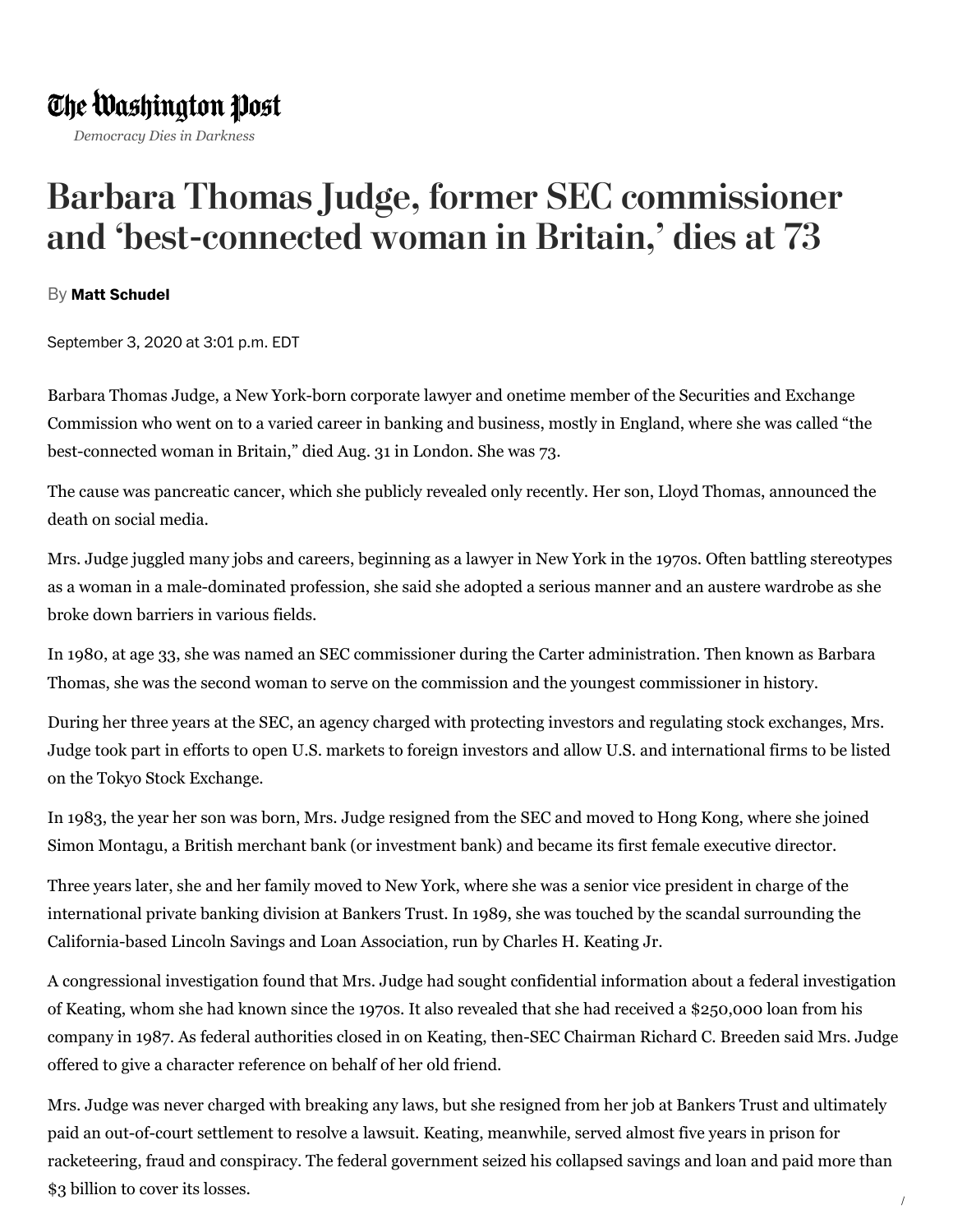Mrs. Judge, who had connections at the highest levels of business and finance, moved to London in 1993 as legal director of media mogul Rupert Murdoch's company News International. She was its first female director.

She embarked on a dizzying number of ventures in business management and investment in rapid succession and often simultaneously. She helped launch a private-equity investment firm, was a top official with an insurance and pension provider, and helped run the United Kingdom's agency overseeing corporate governance.

After a divorce, Mrs. Judge married multimillionaire businessman Sir Paul Judge in 2002 and became a dual U.S. and British citizen. She became known in England as "Lady Barbara" or "Lady Judge" and turned up at the top of countless commercial, governmental and cultural organizations. She was a trustee of the Royal Academy of Arts, for which she gave lavish parties at the apartment she and her husband shared overlooking the Thames.

Although some people in Britain questioned her qualifications, Mrs. Judge was named to the U.K.'s Atomic Energy Authority in 2002. From 2004 to 2010, she chaired the governmental organization, which oversees the development of nuclear power in Great Britain. After the 2011 meltdown of the nuclear reactor at Fukushima, Japan, she led the safety task force of an international panel working for the Tokyo Electric Power Co. (Tepco) to reform the country's nuclear industry.

During those years, Mrs. Judge also led the board of the School of Oriental and African Studies at the University of London, chaired the U.K. Pension Protection Fund, served as the first female board member of the Wharton School of the University of Pennsylvania and traveled the world as an official ambassador of British businesses. She also served on several corporate boards, including Massey Energy, a U.S. coal-mining company. She resigned after an accident killed 29 miners in West Virginia in 2010.

Mrs. Judge's public prominence, multiple careers and sometimes icy demeanor led to a backlash in the media, with the Daily Mail pointedly asking in 2007, "How does she get all these posts, does she deserve them — and can she possibly be doing so many jobs well?"

For years, British journalists were fascinated by Mrs. Judge and her striking appearance, which one reporter called "an elegant mix of Amish schoolmarm and coquettish ballet-mistress."

Mrs. Judge said she developed her singular style in the 1970s, after wearing miniskirts and flowing blond hair in her law firm's office.

"You know, Barbara," a co-worker told her, "you are too smart to look this dumb."

From then on, she almost invariably wore high-collared, long-sleeved black or navy suits, with a ruffled white blouse billowing out at her chin. She arranged her hair, which turned from blond to silver, in an elaborate chignon at the back of her neck.

"You soon work out that in the business world it's 70 per cent about how you look," she told London's Independent newspaper in 2013, "20 per cent about how you say it and 10 per cent what you say."

In 2015, she became the first woman to chair the Institute of Directors, a high-powered British group that speaks for and promotes the interests of top business leaders. She sought to expand career opportunities for women, but her message was undercut by a statement she made in 2016.

"I know it's countercultural," she said at a women's business forum, "but I think long maternity breaks are bad for women " suggesting they could lose out on career opportunities by staying home with their babies